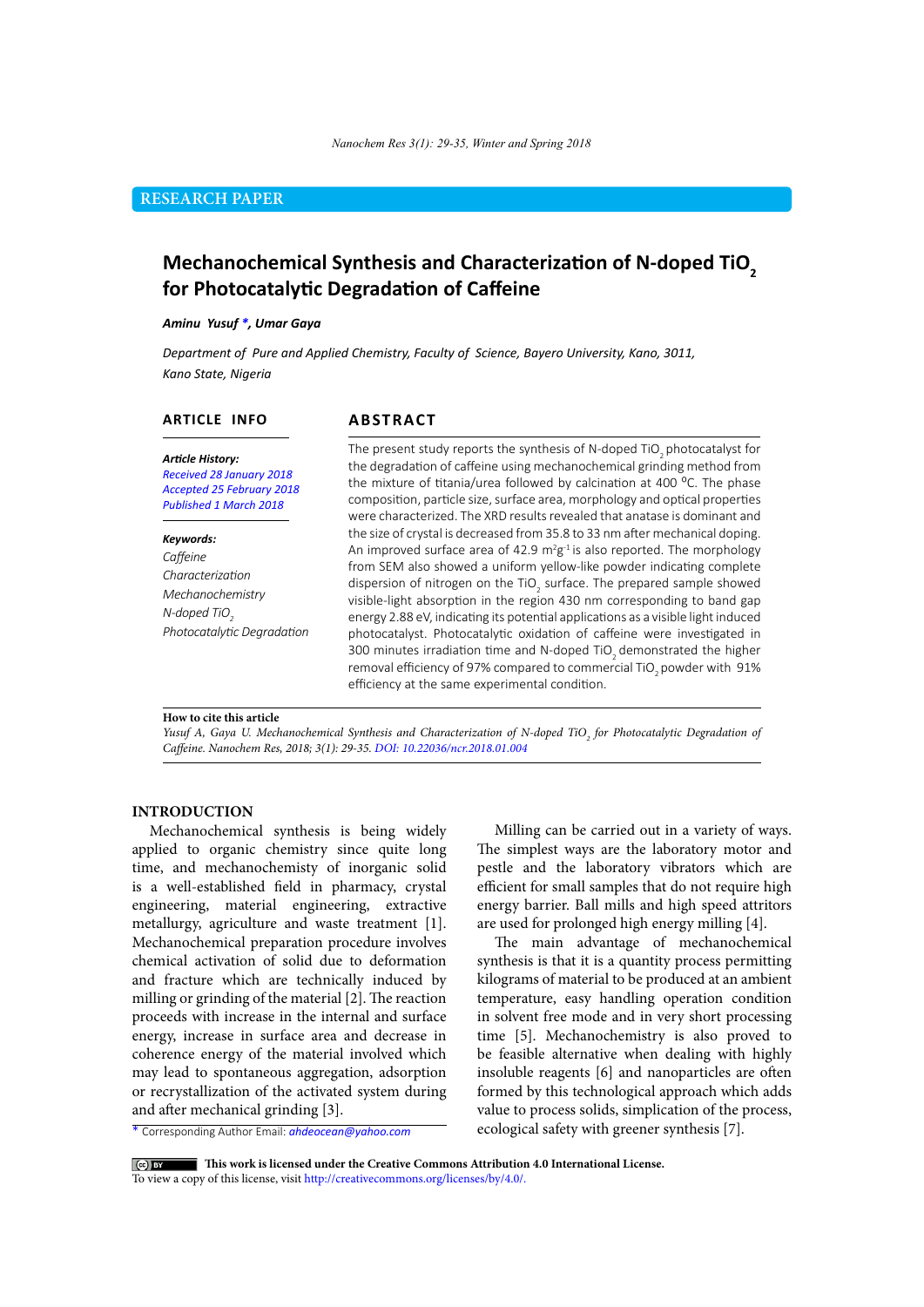Doping is one of the typical approaches to extend the spectral response of the wide bandgap semiconductors to visible light [8,9,10]. Successful doping can be achieved by many strategies with either transition metal ion or with non-metal dopants resulting in enhanced efficiency of the photocatalyst system [11]. Both of doped species can produce the impurity states lying between valence band and conduction band causing a narrow bandgap, but non-metal dopants minimizes the recombination compared to cation dopants [12]. Therefore, mechanochemical method can be employ to dope non-metal element into oxide fine particles.

Caffeine is found naturally in the leaves, seeds and/or fruits of at least 63 plant species worldwide. The most commonly known sources of caffeine are coffee, cocoa beans, kola nuts and tea leaves [13, 14]. Although it is found in many types of plants, the presence of caffeine in environmental water is largely attributed to discharges of domestic waste water [15]. Caffeine is largely expected to persist in the water, mainly due to its anthropic nature, distinctive origin, environmental destination, and elevated consumption [16].

In this paper, N-doped TiO<sub>2</sub> is synthesized by mechanochemical method and characterized for structural, morphological, optical and chemical nature. The photocatalyst is also tested for photocatalytic destruction of caffeine.

### **EXPERIMENTAL**

#### *Chemicals*

Caffeine (99%, BDH), Titanium dioxide (98%) supplied from labtech India, and Urea  $\mathrm{CO(NH}_2\text{)}_2$ (BDH) were used for mechanochemical doping. Deionized water was used for the preparation of caffeine solution throughout the experiments.

### *Photocatalyst Synthesis*

Commercial titania powder was mixed with 5% (wt) urea  $(CO(NH_2)_2)$  before being introduced into mechanical grinding using agate mortar and pestle followed by heating the milled sample at 400 °C in a muffle furnace for 1 hour. The grinding enabled the mechanochemical reaction between the components while the calcination allowed the enhancement of the binding strength as well as the removal of the unreacted starting material away from the surface of the oxide [17].

#### *Photocatalyst Characterization*

The crystalline structure of the photocatalyst was determined by X- ray diffraction using Philiphs

X'pert X- ray diffractometer operated using CU-Kα radiation source at wavelength  $\lambda$ = 1.5406Å. The data were collected for the range of  $2\theta$  between  $20^{\circ}$ to 120<sup>°</sup>. The morphology was recorded by scanning electron microscopy (SEM) recorded on JEOL JSM-5600.The Agilent Technologies (Cary630) FTIR Spectrophotometer was used in identifying the functional groups on the photocatalysts. The infrared spectra were measured from 400 to 1000 cm-1 at room temperature. The diffuse reflectance spectroscopy (DSR) of the photocatalysts was obtained using Perking Elmer Lambda 35 UV-Vis. Spectrophotometer and was used to characterize the optical properties of the samples. The spectra were recorded at room temperature from 200 to 800 nm and Kubelka–Munk relation was used to model the diffuse reflectance spectra into equivalent absorption spectra.

#### *Photocatalytic Experiments*

Photocatalytic experiment was carried out in an immersion well photoreactor shown in Fig. 1. A desired amount of photocatalyst was suspended into a caffeine solution in a photoreactor. The degradation reaction was conducted in the dark for 30 minutes in order to equilibrate the heterogeneous mixture. Subsequently, the solution was irradiated for 300 minutes and samples were taken at interval of 30 minutes for analysis using UV visible spectrophotometer. Each sample was passed through 0.45 µm Millipore membrane filter



*Nanochem Res 3(1): 29-35, Winter and Spring 2018*  $\left(\infty\right)$  BY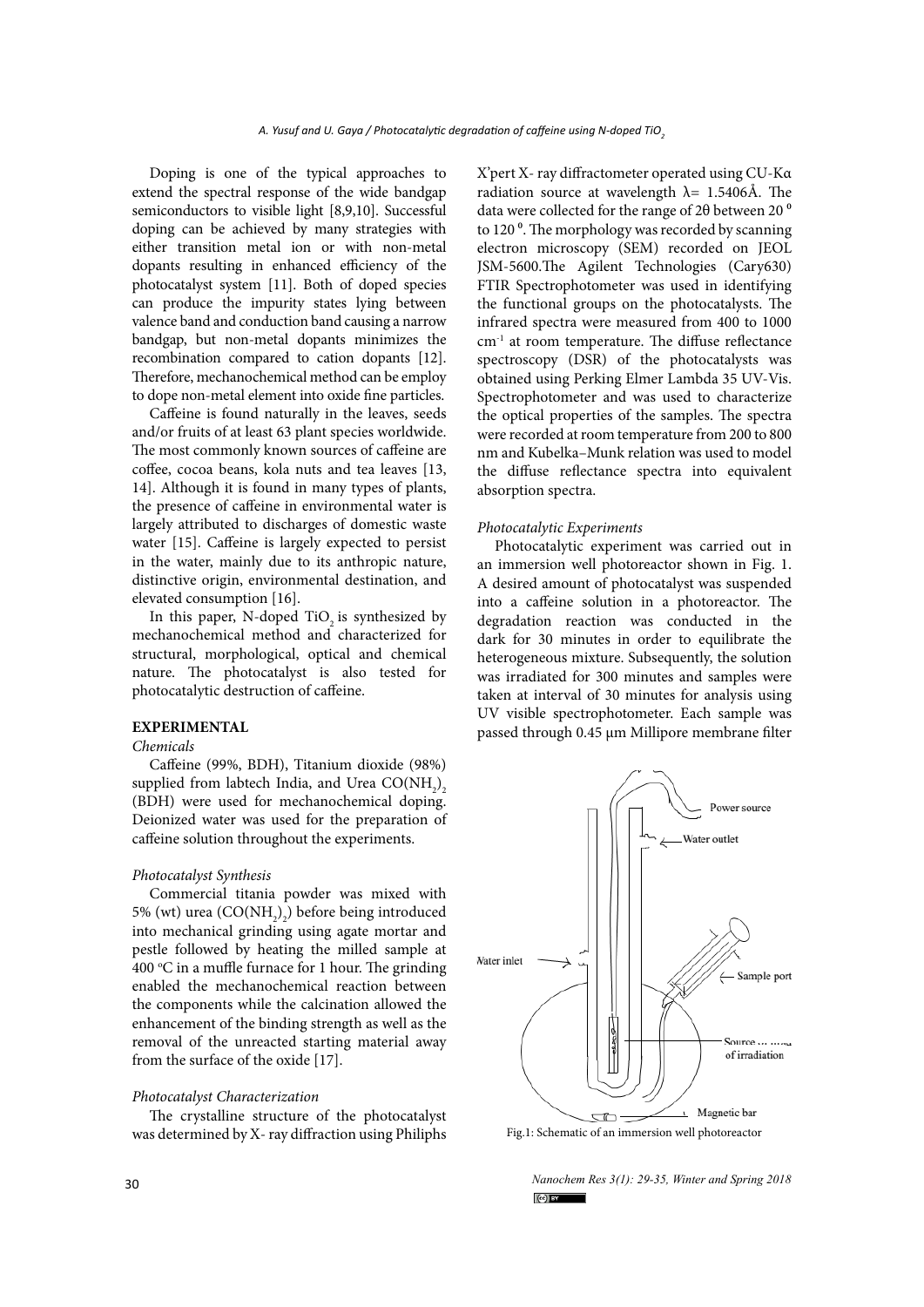to remove the photocatalyst before the UV analysis. The percentage degradation was calculated using the formula below

% Degradation = 
$$
\frac{Co - Ct}{Co} * 100
$$
 (1)

Where  $C_0$  is the initial concentration of the caffeine and  $C_t$  is the concentration of caffeine at time (t).

### **RESULTS AND DISCUSSION**

*Photocatalyst Characterization*

Figs. 2 and 3 show the XRD pattern of the pure titania powder and the N-doped TiO<sub>2</sub> prepared by mechanochemical doping respectively. Based on the spectra, the strong diffraction peaks representing the anatase phase (JCPDS 21-1272) are observed at 2 $\theta$  values of 25.6 $^{\circ}$ , 38 $^{\circ}$ , 48.32 $^{\circ}$ , 54.14 $^{\circ}$ , 55.83 $^{\circ}$ , 62.92 $^{\circ}$ and 75.28  $\circ$  for N-doped TiO<sub>2</sub> as well as peaks at 25.78º, 38.24º, 48.48º, 54.3º, 64.1º, and 75.48º for

pure  $TiO<sub>2</sub>$ . This confirmed that the anatase phase is dominant and this is beneficial since anatase  $TiO<sub>2</sub>$  is reported to be more photocatalytically active than rutile [18,19, 20]. The prepared N-TiO<sub>2</sub> peak broadened after mechanical doping and the size of the crystals also decreased compared to the pure  $TiO<sub>2</sub>$ . This can be attributed to formation of nanoparticles and aggregation of the crystallites as they get smaller that is in agreement with other reported studies [21, 22]. The sharpness of the peaks in the spectra can also be attributed to the calcination process which is believed to induce high crystallinity [18]. The absence of spurious diffractions indicates the crystallographic purity and the lack of peak of the doping specie also indicates its complete dispersion on the surface of the oxides [23]. The average particle size has been estimated using Debye-Scherer formula (equation 2). The surface state was also established from equations 3 and 4 as presented in Table 1.



*Nanochem Res 3(1): 29-35, Winter and Spring 2018* 31<br> **31**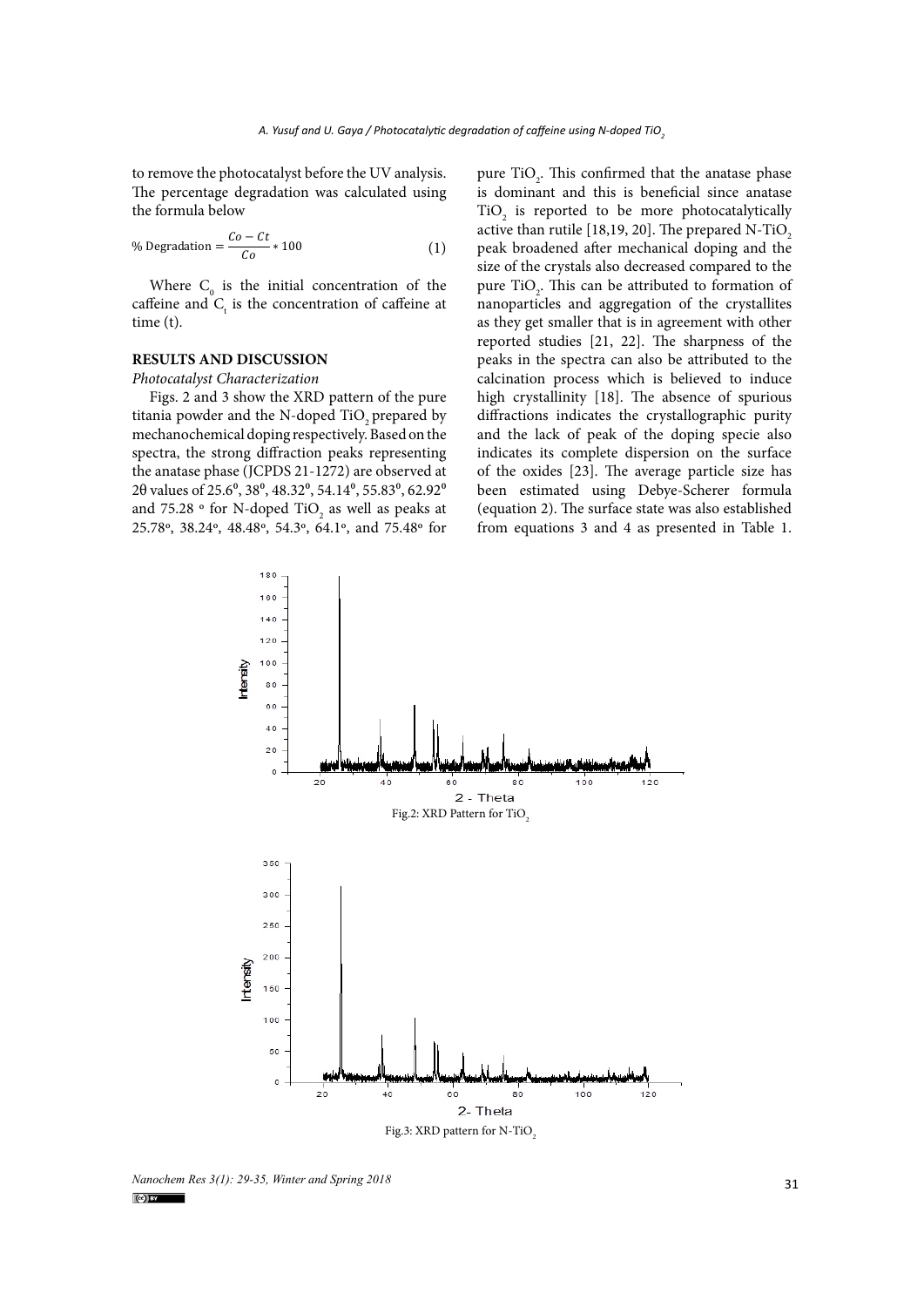$SA m<sup>2</sup>g$ 

Table 1: Some properties of the photocatalysts

 $710<sub>2</sub>$   $35.8$   $39.6$ <br> $33$   $42.9$ 

Photocatalysts Average size(nm)

 $N-TiO<sub>2</sub>$ 

$$
SSA = \frac{SA}{V \times \rho} \tag{3}
$$

$$
SSA = \frac{6000}{D \times \rho} \tag{4}
$$

It is observed that the prepared N-doped TiO2 has smaller particle size and larger surface area compared to pure titania powder and should facilitate the faster photoreaction between  $TiO<sub>2</sub>$ and the interacting media which mainly occurs at the interface and strongly depends on the surface area of the material [24].

$$
D = \frac{k\lambda}{\beta COS\theta} \tag{2}
$$

Where  $\lambda$  is the wavelength of X-Ray (0.1540) nm), *β* is FWHM (full width at half maximum), *θ*  is the diffraction angle, SSA is the specific surface area, V is the particle volume and SA is the surface area, D is the size (average size), and *ρ* is the density of TiO<sub>2</sub> (4.23 g.cm<sup>-3</sup>).

The surface morphology by SEM of TiO<sub>2</sub> and N-doped  $TiO<sub>2</sub>$  is presented in Figs. 4 and 5, respectively. The growth of the mixture of yellow



Fig. 4: SEM image of TiO<sub>2</sub>



Fig. 5: SEM image of N-TiO<sub>2</sub>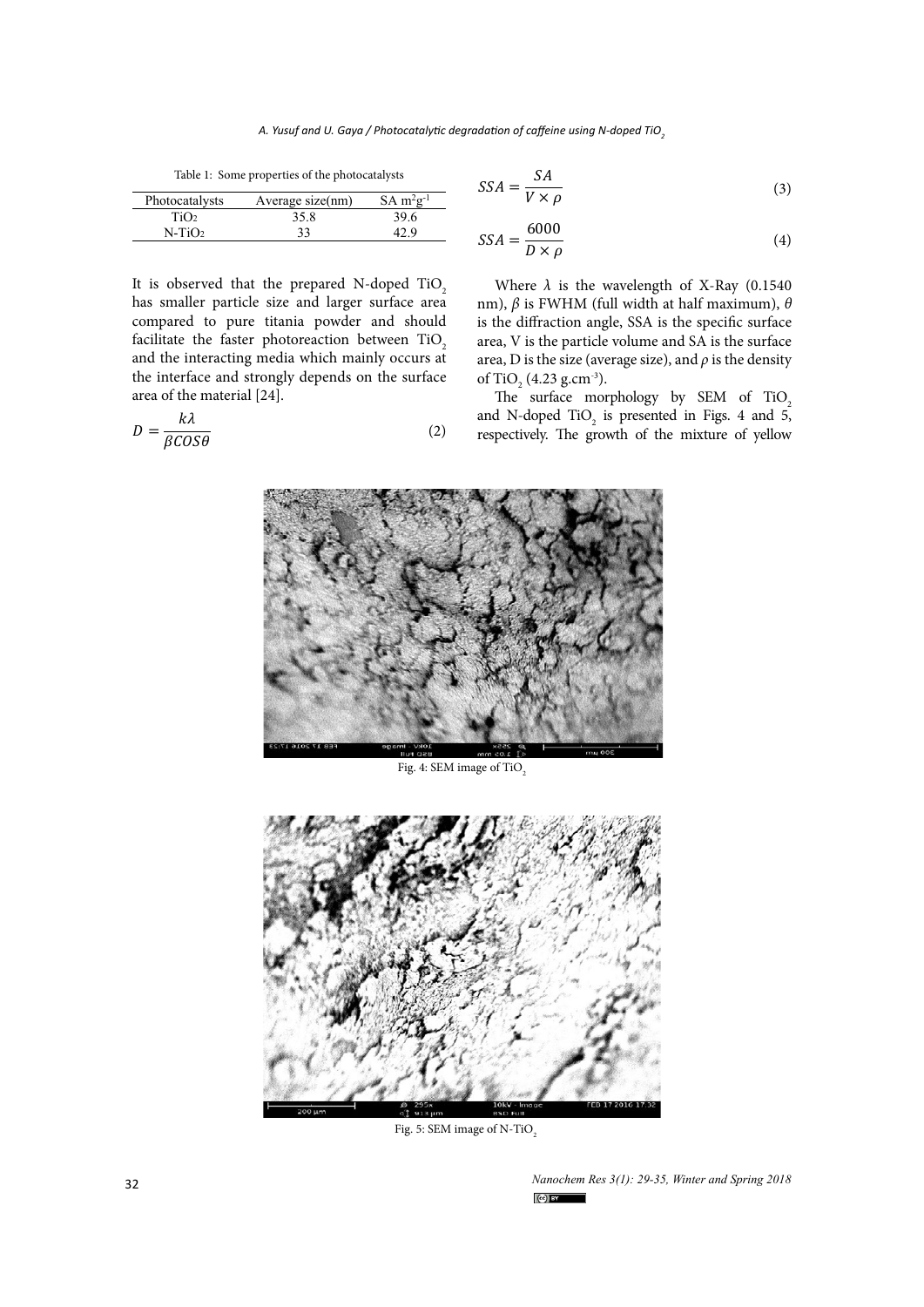like mass of N-doped TiO<sub>2</sub> can be clearly seen from the SEM image of the doped photocatalyst. The uniformity of the observed yellow like powders in the morphology of prepared  $N$ -TiO<sub>2</sub> indicates complete dispersion of nitrogen on the  $TiO_2$  surface. The difference in morphology observed in the N-doped  $\rm TiO_2$  particles is indicative of the decomposition of the nitrogen precursor in accordance with the previous study [25]. Thus, the remaining unwanted material was necessarily decomposed during calcination and N-doped  $\text{TiO}_2$  would be finally obtained.

The FT-IR analysis was used to characterize the functional groups of the photocatalysts. The spectra are shown in Figs. 6 and 7 for pure  $\rm TiO_2$  and N-doped  $\mathrm{TiO}_2$ , respectively. Generally, the prepared photocatalyst had similar curves indicating the effectiveness of the mechanochemical doping with nitrogen which did not result in the formation of other compounds as reported in the literature [26]. Fig. 7 confirms the substitution of crystal lattice O to N species occurred by nitration using urea molecule that resulted in the formation of N–Ti–O bond. The strong absorption band in the region 400 to 600 cm $^{\textrm{\text{--}}\textrm{}}$  in the spectra of pure TiO  $_2$  and N-doped  $TiO<sub>2</sub>$  has been assigned to the -Ti-O- stretching [17]. The intensity of the absorption bands of the prepared N-doped  $TiO<sub>2</sub>$  are stronger, broader, and are in close proximity compared to that of pure titania. This indicates that N-doped TiO<sub>2</sub> sample contains more water and hydroxyl groups



*Nanochem Res 3(1): 29-35, Winter and Spring 2018*<br> **33** *C***<sub>***O***<sup>I</sup><sup>***I***</sup>**</sub>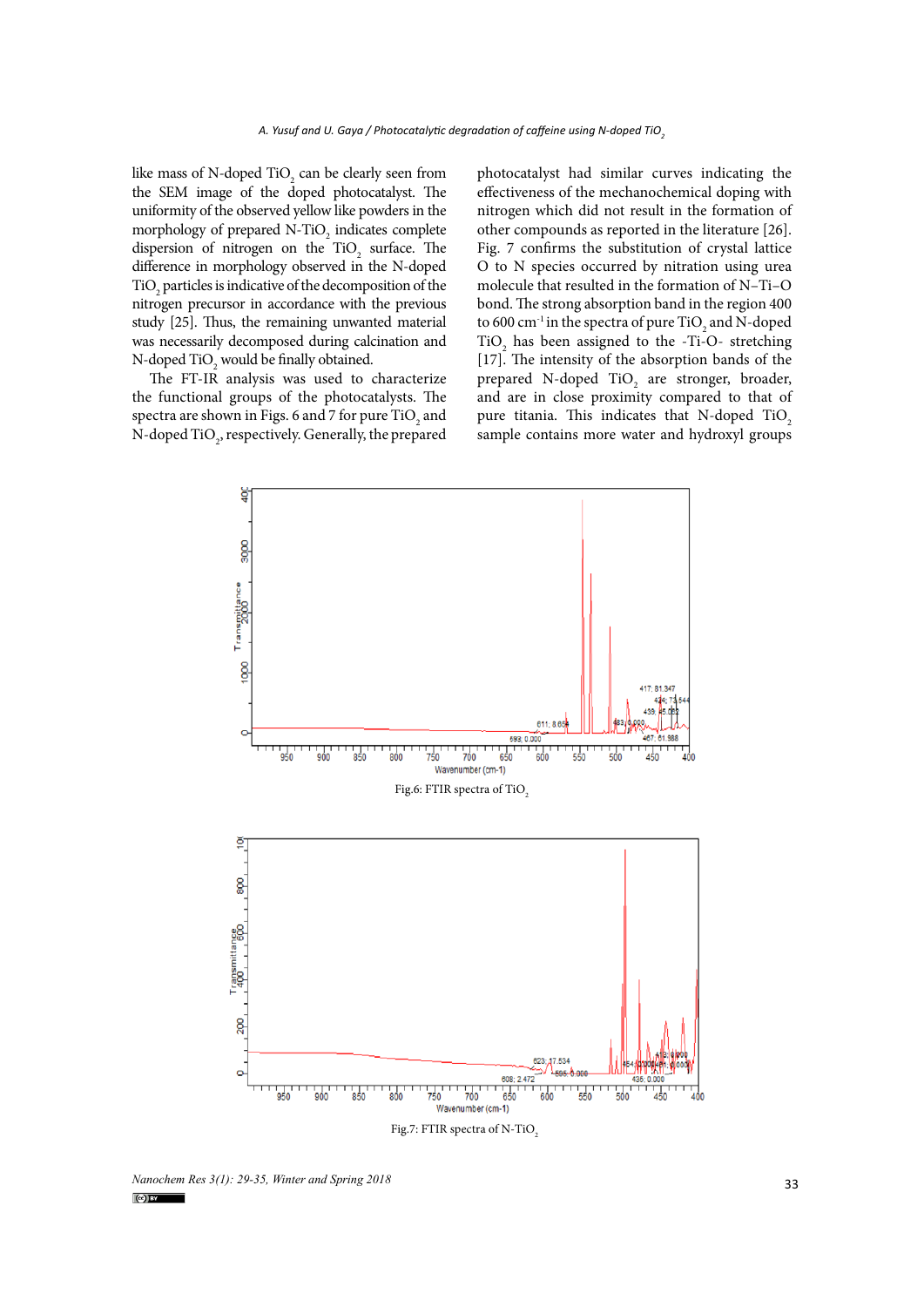

Fig. 8: Influence of the photocatalysts on the degradation of caffeine. Initial caffeine conc.: 30 mg/l, pH: 6.9, irradiation time: 300 minutes.

which play an important role in photocatalysis through interactions with photogenerated holes giving better charge transfer and inhibiting the recombination of electron–hole pairs [27]

The UV- Vis spectrum revealed that N-TiO<sub>2</sub> depicts higher wavelength for the absorption band at 430 nm corresponding to band gap energy 2.88 eV compared to pure  $\text{TiO}_2^{}$  showing highest absorption at wavelength of 383 nm which is relevant to the band gap structure of anatase TiO<sub>2</sub> (3.23 eV). This shift in the absorption band in N-TiO<sub>2</sub> is attributed to color change from white to yellowish due to mechanochemical doping of nitrogen. Therefore, this clearly indicates the significant of nitrogen doping on the band structure of  $\text{TiO}_2$ .

#### *Photocatalytic Degradation of Caffeine*

To explore the effect of mechanochemical doping of material during the photocatalytic degradation of caffeine, the prepared N-TiO<sub>2</sub> was compared with pure TiO<sub>2</sub> with equivalent concentration of the both photocatalysts for the degradation efficiency at the same experimental condition. Fig. 8 shows 97% caffeine degradation over a doped system, whereas the degradation over TiO<sub>2</sub> produces a degradation of 91% even at 300 minutes irradiation time and optimum photocatalyst dosage of 1.5 g/l. This can be explained in terms of the interaction between  $\rm TiO_2$  and doping material, as well as the difference in morphology and structure from  $\rm TiO_2$  bulk. Considering the surface analysis result, the N-doped TiO<sub>2</sub> photocatalyst sample having a larger surface area could allow a larger amount of surface adsorbed species in which photocatalytic degradation strongly depends on.

### **CONCLUSIONS**

A visible light responsive N-doped TiO<sub>2</sub> photocatalyst was obtained by mechanochemical grinding method using mixture of urea/titania followed by calcination at 400 °C. Photocatalytic efficiency of pure TiO<sub>2</sub> and prepared N-doped TiO<sub>2</sub> photocatalysts exhibiting within 300 minutes of standard visible light irradiation was tested for the degradation of caffeine, and degradation efficiencies of 91 and 97% were obtained, respectively. Therefore, mechanochemical activation is proved to be an effective procedure where an improvement in technological process can be attained via combination of several effects which influence the properties of applied solid and can be used as an alternative to more conventional often solutionbased preparative strategies.

#### **ACKNOWLEDGEMENT**

The authors are grateful to Bayero University, Kano for providing most of the research facilities.

### **CONFLICT OF INTEREST**

The authors declare that there is no conflict of interests regarding the publication of this manuscript.

### **REFERENCES**

1. [Heinicke G, Hennig HP, Linke E, Steinike U, Thiessen KP,](https://onlinelibrary.wiley.com/doi/abs/10.1002/actp.1985.010360721) [Meyer K. Tribochemistry Akademie‐Verlag, Berlin 1984 495](https://onlinelibrary.wiley.com/doi/abs/10.1002/actp.1985.010360721)

34 *Nanochem Res 3(1): 29-35, Winter and Spring 2018*